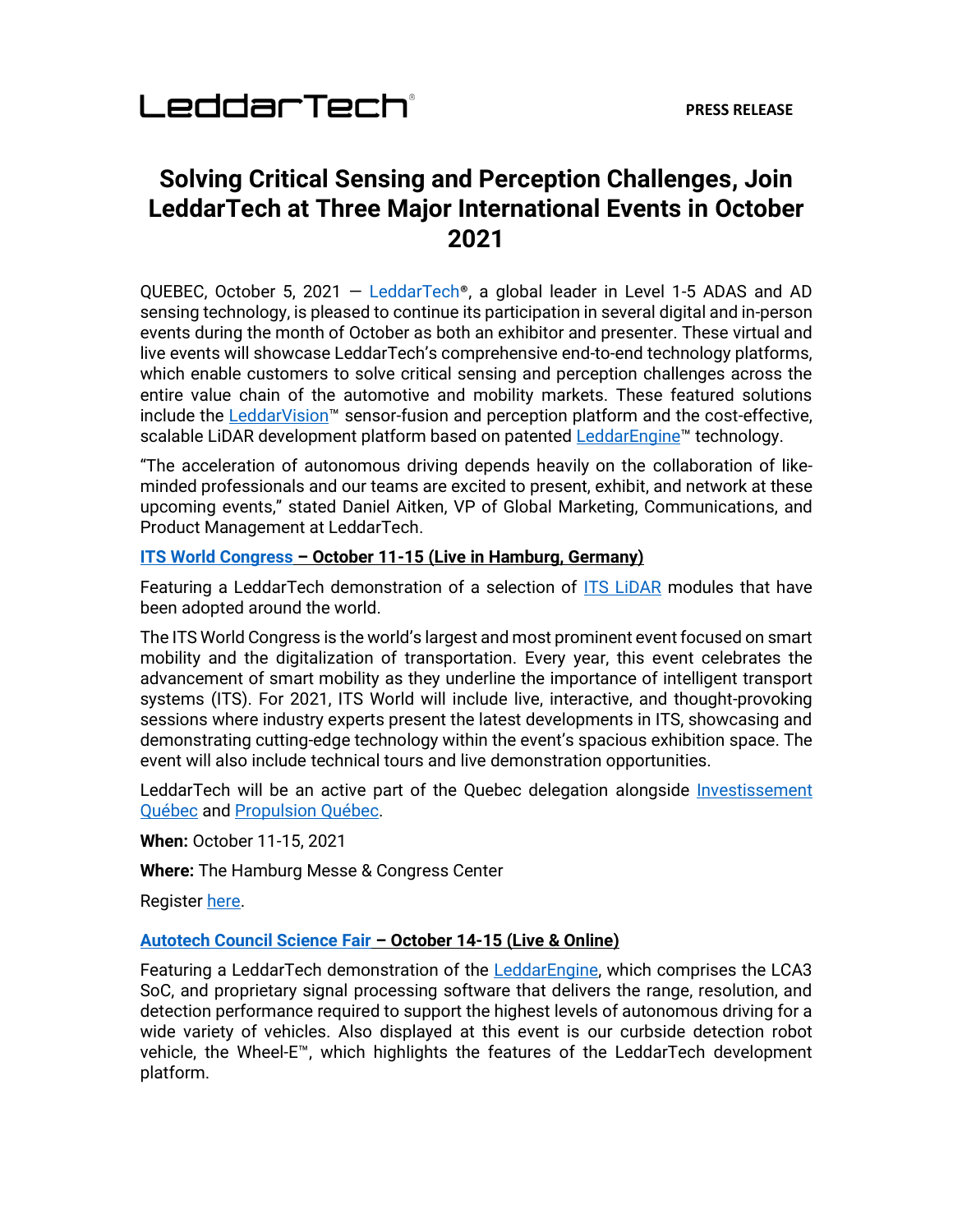# LeddarTech®

#### **PRESS RELEASE**

Autotech Council's Annual Science Fair is a once-a-year opportunity for technology companies to introduce their innovations to strategy, R&D, scouting, and partnership executives from across the mobility industry. This year, the Science Fair is a dual-format online and onsite event where car makers, vendors, startups, academics, and investors promote their innovations, products, and co-development projects in a show-and-tell format.

**When:** October 14-15, 2021

**Where:** Milpitas (California) & online

Register [here.](https://autotech.cventevents.com/event/367fc0cd-3dad-4a44-8c16-23a889dfcb1e/regPage:7ccdc2b3-ca99-4726-9fb2-7762b8b72ab3)

#### **[Arm DevSummit](https://devsummit.arm.com/en) – October 19-21 (Virtual)**

### **Featuring Pierre Olivier, CTO of LeddarTech as panelist with Arm, Continental, and Amazon**

The Arm DevSummit 2021 is a three-day virtual conference that serves up insights into the latest technology trends and allows the participants an opportunity to enhance skills in technical sessions and hands-on workshops while also providing the ability to network with like-minded software developers and hardware designers. Pierre Olivier, CTO of LeddarTech, will join panelists from Arm, Amazon, and Continental for an engaging panel discussion where experts offer insights into how automakers have embraced a more centralized computing strategy, replacing scores of microcontrollers and microprocessors with fewer but more powerful SoCs. With these zonal processors, the car can truly become software defined. This panel discussion will explore this transformation while sharing the challenges and opportunities that come with bringing more flexible, pervasive intelligence to cars.

**Featured panel:** "Buckle Up - The Software-Defined Car Is Here"

**When:** October 20, 2021, 12:00 p.m. - 12:50 p.m. EST

Register [here.](https://devsummit.arm.com/en/sessions/51)

For a complete list of LeddarTech's upcoming live and virtual events, please visit [leddartech.com/events.](https://leddartech.com/events)

### **About LeddarTech**

LeddarTech is a leader in environmental sensing platforms for autonomous vehicles and advanced driver assistance systems. Founded in 2007, LeddarTech has evolved to become a comprehensive end-to-end environmental sensing company by enabling customers to solve critical sensing and perception challenges across the entire value chain of the automotive and mobility market segments. With its LeddarVision™ sensorfusion and perception platform and its cost-effective, scalable, and versatile LiDAR development solution for automotive-grade solid-state LiDARs based on the LeddarEngine™, LeddarTech enables Tier 1-2 automotive system integrators to develop full-stack sensing solutions for autonomy level 1 to 5. These solutions are actively deployed in autonomous shuttles, trucks, buses, delivery vehicles, smart cities/factories, and robotaxi applications. The company is responsible for several innovations in cutting-